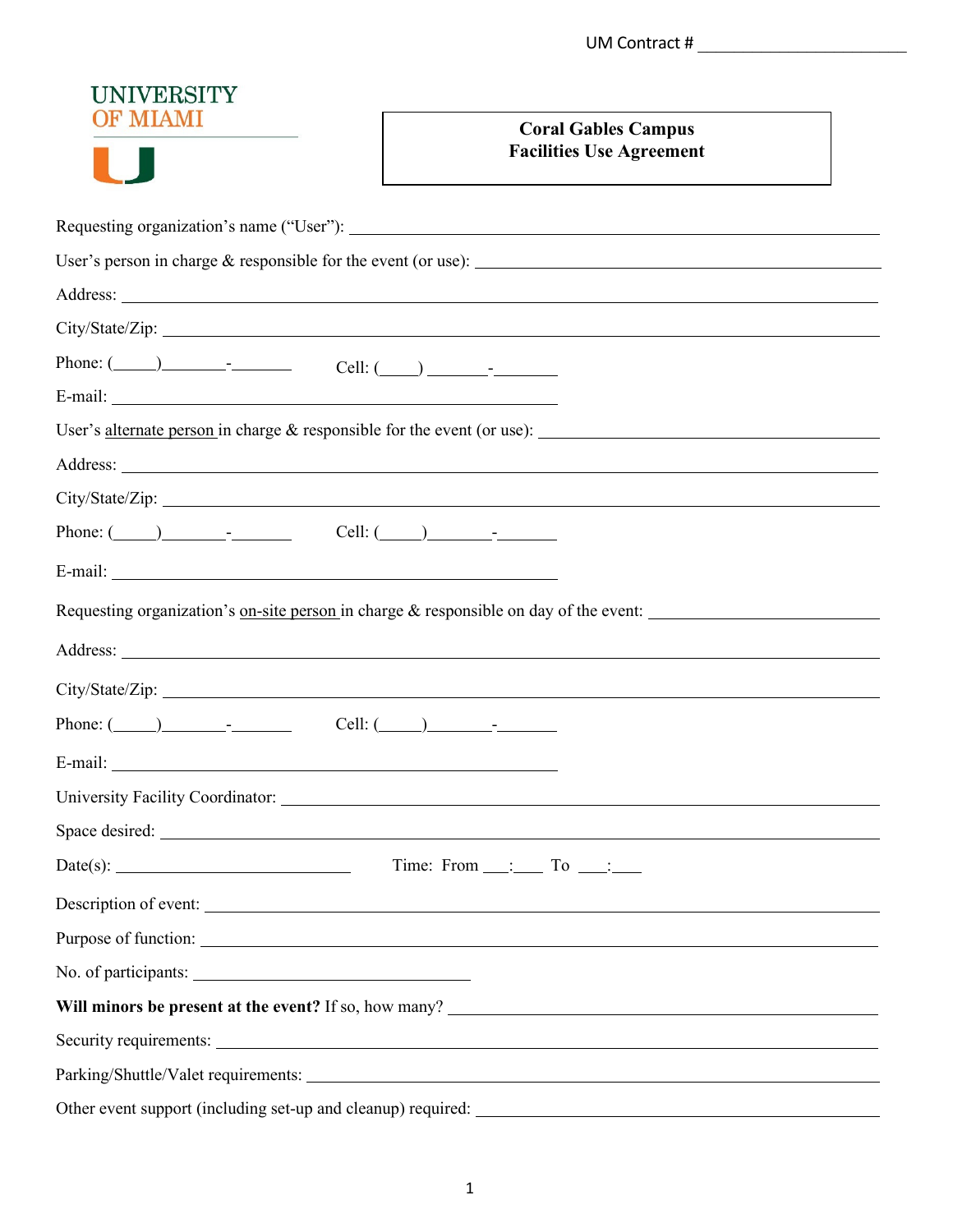Number of trash bins or recycle bins, if any, you require for this event:  *All recyclable trash shall be properly sorted and placed in appropriate recycle bins.* 

Will any vendors be used for the event? If so, please provide details regarding each vendor and the services each vendor will provide:

| Equipment desired? If so, please specify:                                                                                                     | <u> 1989 - Johann Barbara, martxa al III-lea (h. 1989).</u> |
|-----------------------------------------------------------------------------------------------------------------------------------------------|-------------------------------------------------------------|
| Will event be taped? Yes<br>$\text{No}$                                                                                                       | Will media be present? Yes<br>No                            |
| <b>Rental Fees:</b>                                                                                                                           |                                                             |
| Space rental fees:                                                                                                                            |                                                             |
| Equipment fees:                                                                                                                               |                                                             |
| Taxes applicable to the 2 items above:<br>(Florida Sales & Use Tax is currently 7%; if tax exempt, User MUST attach certificate of exemption) |                                                             |
| Parking and other labor fees:                                                                                                                 |                                                             |
| Security fees:                                                                                                                                |                                                             |
| Set-up and Cleanup fees:                                                                                                                      |                                                             |
| Reimbursable fees:                                                                                                                            |                                                             |
| Additional fees:                                                                                                                              |                                                             |
| Total fees for use of University facility:                                                                                                    | $\boldsymbol{\mathsf{s}}^{\,0}$                             |
| Will a charge be made for admission or will donations or contributions be solicited? Yes                                                      | N <sub>o</sub>                                              |
|                                                                                                                                               |                                                             |
| If so, for what purposes will the proceeds be used?                                                                                           |                                                             |
| $\Delta$ defined towards                                                                                                                      |                                                             |

Additional terms:

**The use of any University facility is permitted only in accordance with the terms and conditions of this Facilities Use Agreement. This document does not constitute an agreement until executed by University's Business Services representative AND the Facility Coordinator. A fully executed copy of this Facilities Use Agreement should be available to be shown to the site supervisor at time of admission and during the User's event.** 

## **REGULATIONS**

User, by signing this form, agrees to the following:

- a. User must make detailed arrangements with the particular facility coordinator of the University at least three (3) weeks in advance of the event.
- b. The University will not be required to provide any publicity or informational service or general business service for a prospective user.
- c. No smoking is permitted on University property.
- d. No alcoholic beverages of any kind may be brought onto University property unless authorized in writing by an authorized representative of the University prior to the event. In the event alcohol is permitted to be served, which shall be in University's sole discretion, additional insurance requirements will apply, and User will be responsible for ensuring compliance with all applicable laws and licensing requirements regarding alcohol service and consumption.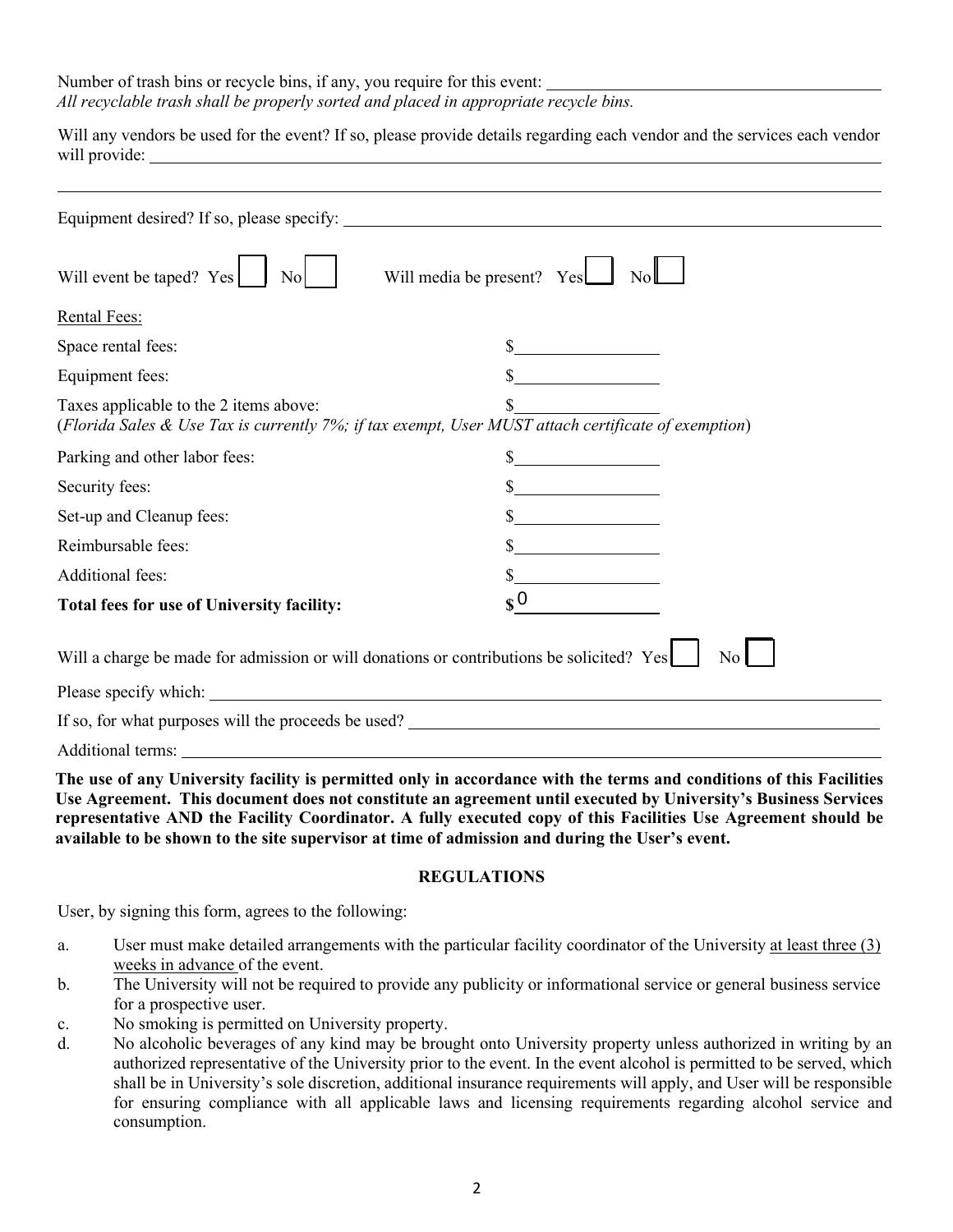- e. Gambling, gambling devices, raffles, bingo, or other games of chance are prohibited on University property unless authorized in writing by an authorized representative of the University prior to the event.
- f. User shall ensure that no disorderly or illegal conduct by any of its participants, representatives, or agents occurs.
- g. User will coordinate and cooperate with UM Police Department to review any required event security and develop a security plan, if required. The User will comply with and be responsible for all costs associated with the event security plan. The User will report all criminal acts to the UM Police Department by calling 305-284-6666 to ensure proper investigation and other reporting requirements, provided, however, that emergencies shall be reported by calling 911.
- h. User shall not injure, mar or allow any alteration to be made to any University property or equipment. User agrees to be responsible for the cost of repair or replacement of any University property lost, damaged, destroyed or defaced by those in attendance. The University will not assume any responsibility for the damage or loss of any merchandise or articles left in University facilities prior to, during or following the function.
- i. Prior to execution by the University for the use of space in any University building or on any University grounds or portion thereof for an activity, User shall furnish general liability insurance, covering claims for bodily injury and property damage, as well as any other liabilities of User which may arise under this agreement with limits of liability shall not be less than **\$1,000,000 per occurrence / \$2,000,000 aggregate**, and sexual misconduct liability insurance with limits of liability not less than **\$1,000,000 per occurrence / \$3,000,000 aggregate**. Such insurance shall designate "the University of Miami and its Board of Trustees, officers, directors and employees" as additional insured and shall provide that such insurance shall be primary over any other liability policy maintained by the University of Miami. User shall also ensure that any vendors engaged by User for the event shall carry the same insurance coverage. Evidence of such coverage shall be submitted to the University's Risk Management department (1320 South Dixie Highway, Suite 1200, Coral Gables, FL 33146; phone: 305-284-3163; fax: 305-284-3405) at least two weeks prior to the requested date(s) for use of the facilities. This evidence of coverage shall be in the form of a "Certificate of Insurance" issued by the insurance company providing coverage. Additional insurance coverage may be required at the discretion of the University's Risk Management department.
- j. To the extent there will be minors present at the event, the User must run background checks on all personnel, including, but not limited to, employees, volunteers or affiliates ("User Personnel") working on the University of Miami's premises. The User's background checks must include a Level 2 screening, as that term is used in §435.04, Florida Statutes, which includes, but is not limited to, fingerprint checks through the Florida Department of Law Enforcement (FDLE) for statewide criminal history and the Federal Bureau of Investigation (FBI) for national criminal history. The background checks under this section must ensure that no User Personnel (1) has been arrested for and is awaiting final disposition of, (2) has been found guilty of, regardless of adjudication, or entered a plea of nolo contendere or guilty to, or (3) has been adjudicated delinquent and the record sealed or expunged for any of the violations set forth in §435.04(2)-(4), Fla. Stat. For the avoidance of doubt, this requirement applies to all staff, regardless of whether they are considered employees of User. This requirement is a material term of this Facilities Use Agreement, and the failure to fulfill this requirement in whole constitutes a material breach that will result in the immediate termination of this Facilities Use Agreement and the forfeiture of any monies already paid to the University of Miami, in addition to University pursuing any other rights and remedies available to it. As a signatory of this Agreement, and by initialing this section, you are certifying that User has fulfilled this requirement in whole and that all User Personnel have a clean Level 2 background screening as set forth above.
- k. User shall carry Workers' Compensation insurance in an amount equal to the statutory limits established by the State of Florida for any and all employees of User. User shall also ensure that any vendors engaged by User for the event shall carry Workers' Compensation insurance in an amount equal to the statutory limits established by the State of Florida for any and all employees of such vendor(s).
- l. User shall provide the Facility Coordinator with a list of all vendors and sponsors associate with User's event at least 30 days in advance of the event. Under no circumstances may sponsors be healthcare companies, higher education institutions or companies which conflict with the University's exclusive arrangements, either existing at the time of execution of this agreement or at the time of the event.
- m. Persons shall be admitted to the University of Miami facilities without regard to age, race, color, sex, religion, creed or national origin.
- n. User agrees that it shall conform to, comply with, and abide by all applicable laws, rules, regulations and ordinances of the United States, State of Florida, and City of Coral Gables, and any other applicable laws, rules, regulations, or ordinances, including, but not limited to, those set by the Fire Department. Failure to comply with this provision will be grounds for termination of the event and this Agreement. Individuals attending the event who fail to comply with laws, ordinances, rules and regulations are subject to removal from University property and issuance of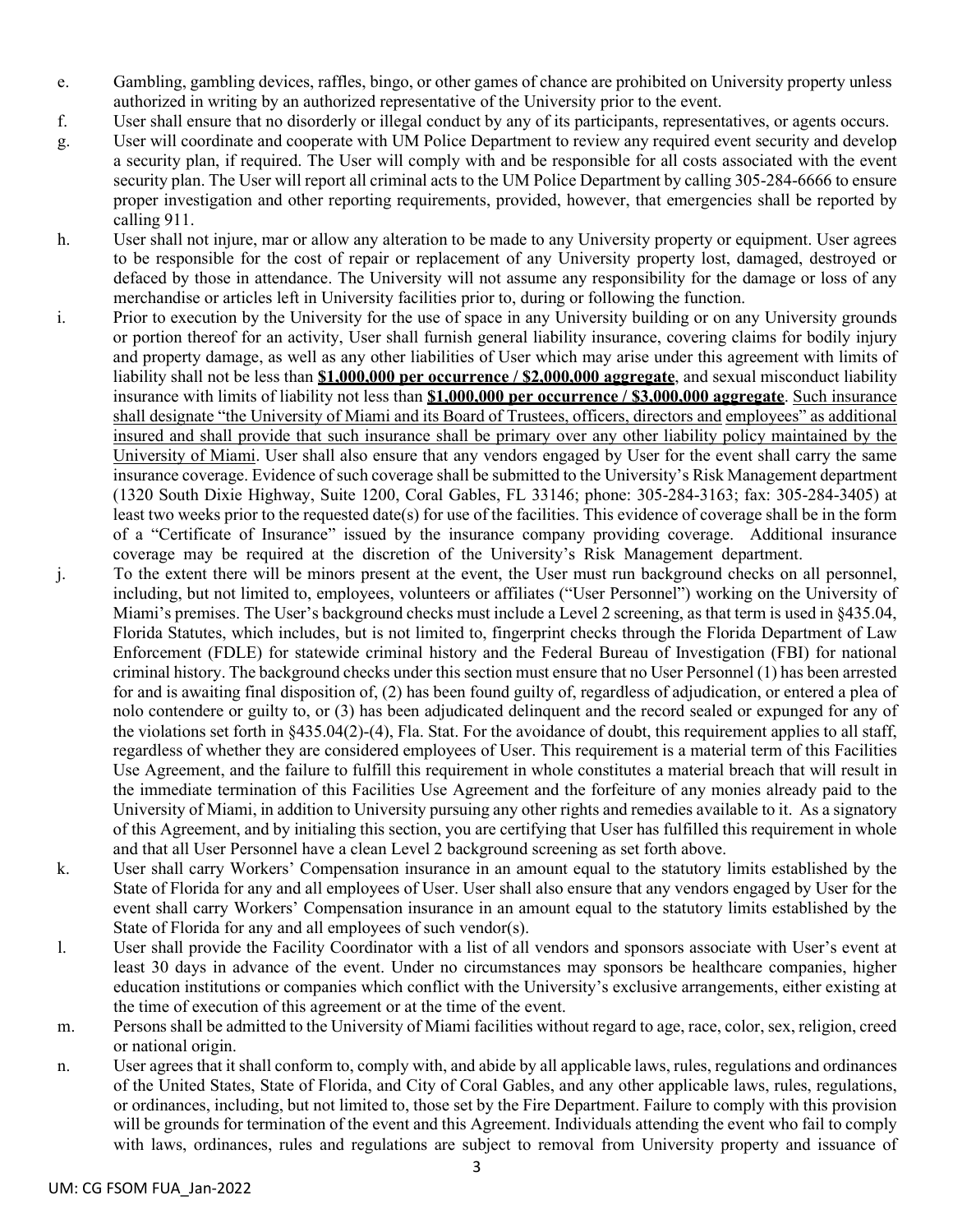trespass warnings.

- o. User, or its vendor(s) on Users' behalf, must obtain all required permits from the City of Coral Gables pertaining to their event: structural permits for tents, plumbing permits (if using portable restroom facilities), electrical permits (for tent lights, electrical outlets, etc.), and all other necessary permits that apply to the event. Application for permits can be obtained from the University's Facilities Management Department located at 1535 Levante Avenue, Coral Gables, Florida 33146; phone: 305-284-3051. User shall be required to locate utilities and will not be allowed to drive stakes in the ground without prior approval from Facilities Management. For structural tent set-ups, user shall be required to locate utilities and will not be allowed to drive stakes in the ground without prior approval from Facilities Management.
- p. The University has installed a lightning prediction system which is designed to predict lightning strikes within a defined geographical region. When the conditions for a lightning strike exist, the system will give a 15-second blast from a cluster of horns (sirens) which can be heard about ½ mile away. At the same time, a yellow strobe visible from certain areas will activate and stay on until the danger has passed or at least 10 minutes after the last detection of lightning. During this alarm state, those outdoors are strongly advised to seek appropriate shelter. Those who remain do so at their own risk. Once the potential for a lightning strike has passed, the system will activate horns for an all-clear signal—three short (5 second duration) blasts—and the strobe light will cease functioning. The system will regularly be in effect during the hours of 7 am to 11 pm.
- q. The User is responsible for any and all costs associated with its event. All rental and other fees must be paid prior to the scheduled date of use unless other arrangements are made in writing with the Facility Coordinator. In the event alternate arrangements are made, any fees which are reimbursable by User to University must be paid within 30 days after use of said facility. User is responsible for any and all costs associated with damage to University property, including, but not limited it, its grounds, trees or shrubs, as a result of User's event.
- r. User must adhere to hours applicable to space for which agreement applies.
- s. In compliance with local fire codes, the University reserves the right to limit the number of persons who may enter the facility during the term of this Agreement.
- t. User shall not block aisles, fire exits, lobbies, passageways or doorways. User agrees not to use, store or permit to be used or stored in or on any part of the University premises any substance or thing prohibited by any law or ordinance, or by standard policies of fire insurance companies operating in the State of Florida. Any illuminating oils, candles, lamps, turpentine, benzene, naphtha, or similar substances, or explosives of any kind will not be permitted on University property without University's consent.
- u. Special additional regulations may apply for the use of a facility which will be made available by the Facility Coordinator. Additional regulations should be attached to this Agreement.
- v. User shall be solely responsible for the safety and welfare of its vendors, agents, employees, guests and the attending public.
- w. User shall not use the University's name or logos in any form or manner; nor will it state or indicate that the University endorses or approves the event(s) or any User products. **NOTE: Any advertising in conjunction with User's event must contain the following language: "This program, while located at the University of Miami, is neither the responsibility of, nor endorsed by, the University of Miami."**
- x. This Agreement is non-assignable.
- y. Compliance with applicable provisions of the Americans with Disabilities Act (ADA) is required for events held in University facilities.
- z. Late cancellations or a "no show" for a scheduled facility use may be grounds for termination or restriction of future use privileges. User shall remain responsible for any rental fees associated with the event.
- aa. In event of the failure of the User to comply with any covenant or term of this Agreement, the University shall have the right to immediately terminate this Agreement by verbal notice to User or its representative. Such termination may result in the forfeiture by User of any fees paid through the date of termination. In the event unforeseen circumstances require University to terminate this Agreement, University shall refund the User the rental fees paid through the date of termination. The User may terminate this Agreement in advance of the actual commencement of the event upon 30 days' written notice to the University. In the event of such termination by User, the User shall be refunded the rental fee minus any non-refundable deposits. Termination by User upon less than 30 days' notice may result in forfeiture by User of any fees paid through the date of termination.
- bb. Violation of any of these regulations resulting in cost or expense to the University will subject User to liability for such cost and expense, including attorney's fees, and will result in denial of future requests for use of University property.
- cc. The University reserves the right in the exercise of its sole discretion to rescind and cancel this agreement at any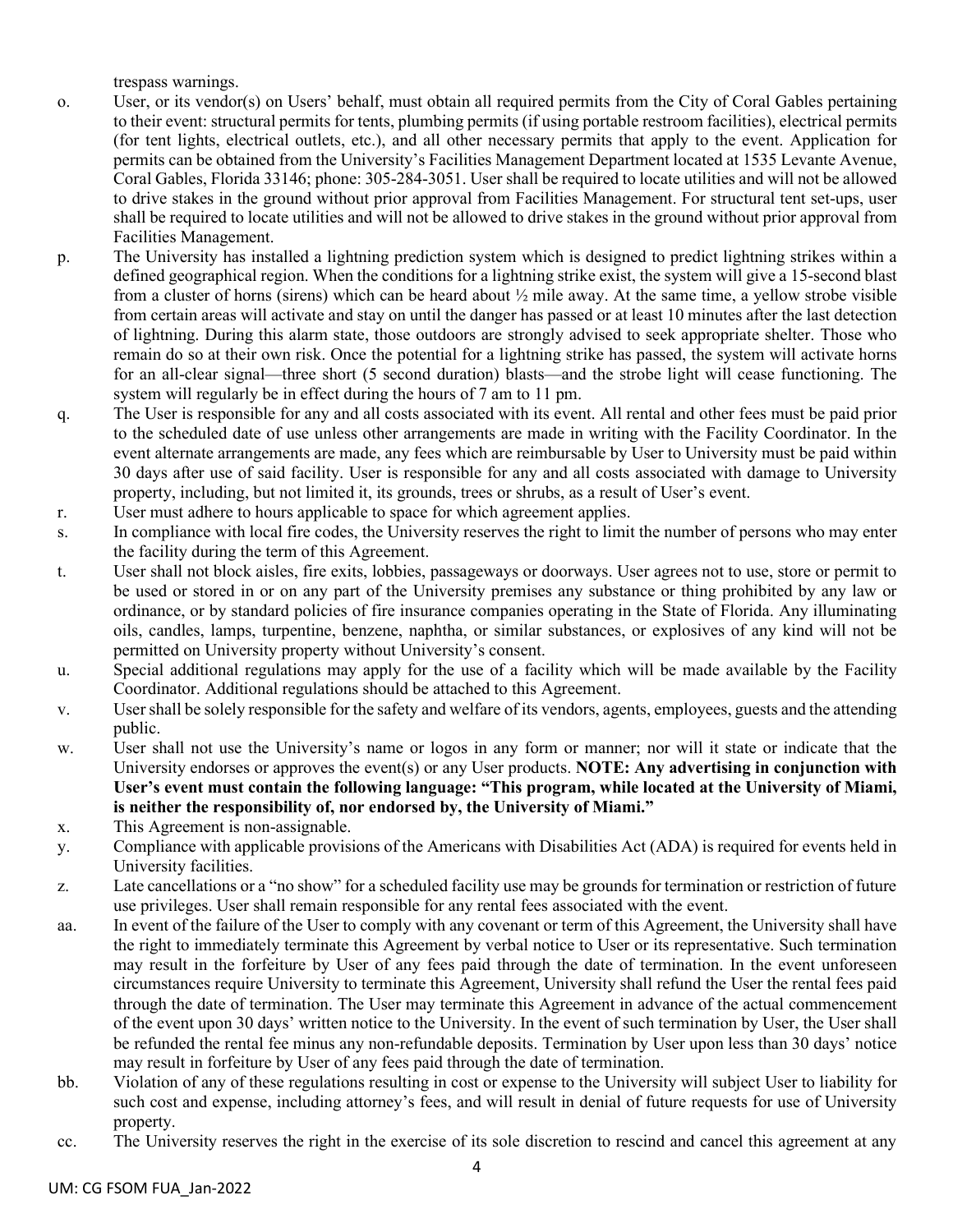time and for any cause whatsoever.

- dd. The University retains all concession rights, unless otherwise specified in writing, and the User may not engage in any selling of any items except programs without University's prior agreement.
- ee. The User must notify the University Facility Coordinator at least three (3) weeks prior to the event of the User's reasonable expectation of attendance at the event and the User's requirements for security. The User shall be responsible for notifying University of any security required at the event in all areas contracted for under this Agreement. However, the determination of the need and amount of security for an event shall be within the University's sole discretion. The University reserves the right to require security for the event above and beyond listed security requirements, to be paid by the User, if cause has been identified.
- ff. The University of Miami Emergency Notification Network (ENN) is the comprehensive communications solution that allows the University to quickly disseminate an urgent message through multiple mediums. If there is a condition which significantly threatens the health and safety of persons on campus, University officials will warn the campus community using one or more communication methods. If you are notified of a campus emergency during your event, you and your staff should get more information by going to [www.miami.edu/prepare o](http://www.miami.edu/prepare)r by calling the campus emergency hotline at 1-800-227-0354. If you host events on a routine basis at the University of Miami and would like to receive ENN alerts via text, email and voice calls to your cell phone, please contact the University of Miami Office of Emergency Management at 305-284-8005.
- gg. User is responsible for understanding its role in the event of an emergency. The University of Miami Emergency Guide provides guidelines regarding what to do during an emergency. A PDF copy of the Guide can be downloaded from the Emergency Preparedness website at [www.miami.edu/prepare.](http://www.miami.edu/prepare) You may also contact the University of Miami Office of Emergency Management at any time by calling 305-284-8005. For all life-threatening emergencies, please call 911.

This Agreement must be executed by User and the Facility Coordinator prior to submission to Contract Administration. The Facility Coordinator should submit this Agreement via conga.miami.edu, along with the User's Certificate of Insurance.

All payments must be made in accordance with the payment instructions provided by the Facility Coordinator. Payments not received by the payment deadline may result in cancellation of the event and this Agreement. If paying by check, please make checks payable to the "University of Miami," and mail or deliver them to the Facility Coordinator two weeks prior to the scheduled date of use.

*I agree on behalf of the above organization that all agents, employees, members and guests will observe the provisions and regulations contained herein, and any other rules or regulations which relate to the use of University property, and User and I, individually and on behalf of User, assume full financial responsibility for and release, indemnify and hold harmless the University of Miami, its trustees, officers, employees and agents from and against any and all losses, claims, demands, damages, actions or causes of action of whatsoever kind and nature, liability and expenses, including attorney fees arising out of injury or death to persons or damage to property connected with or arising out of the use of facility or activities of User, its agents, employees or guests.* 

[signatures on the following page]